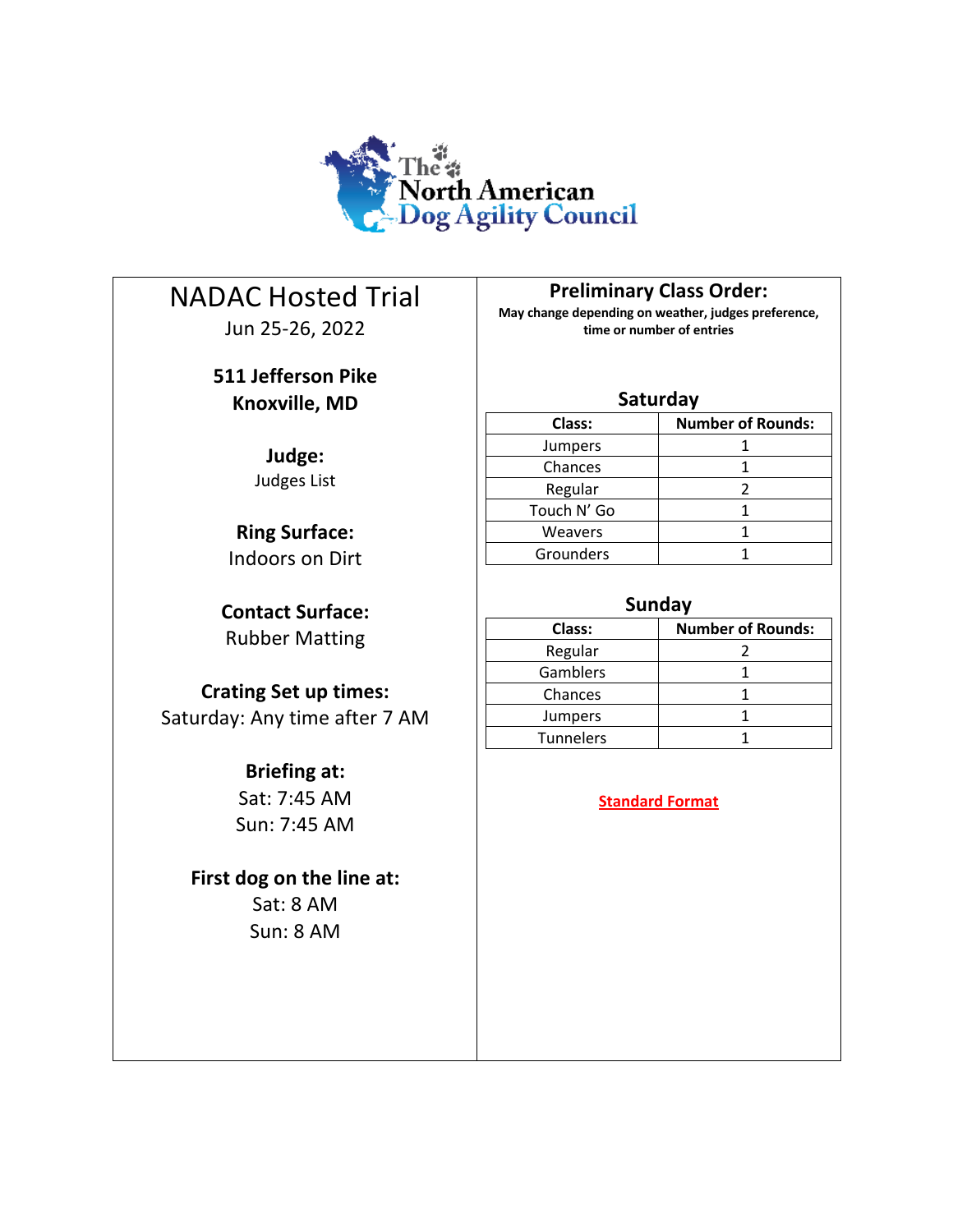### **Entries Open on:** Immediately **Entries Close on:** June 20th

### **Crating available:**

Crating indoors on Dirt

### **Entry Limits:** All Days: 500 Runs

#### **Move ups:**

Move ups are allowed from day to day. No same day move ups

#### **Day of show Entries:**

Day of show entry allowed until trial fills

#### **Refunds:**

Full refunds are given for Bitches in Season or other circumstances beyond the handlers control

**Show Committee Trial Chair: Jimmy Steele Secretary: Jimmy Steele Chief Course Builder: Judges**

### **Confirmations:**

Confirmations will be emailed the week prior to the trial

> **Food info:** No food will be provided

### **Awards and Ribbons:**

Ribbons for  $1^{st}$  through  $3^{rd}$  are available. New Title Ribbons available. NATCH Ribbons are available.

### **Equipment info:**

All NADAC Spec Equipment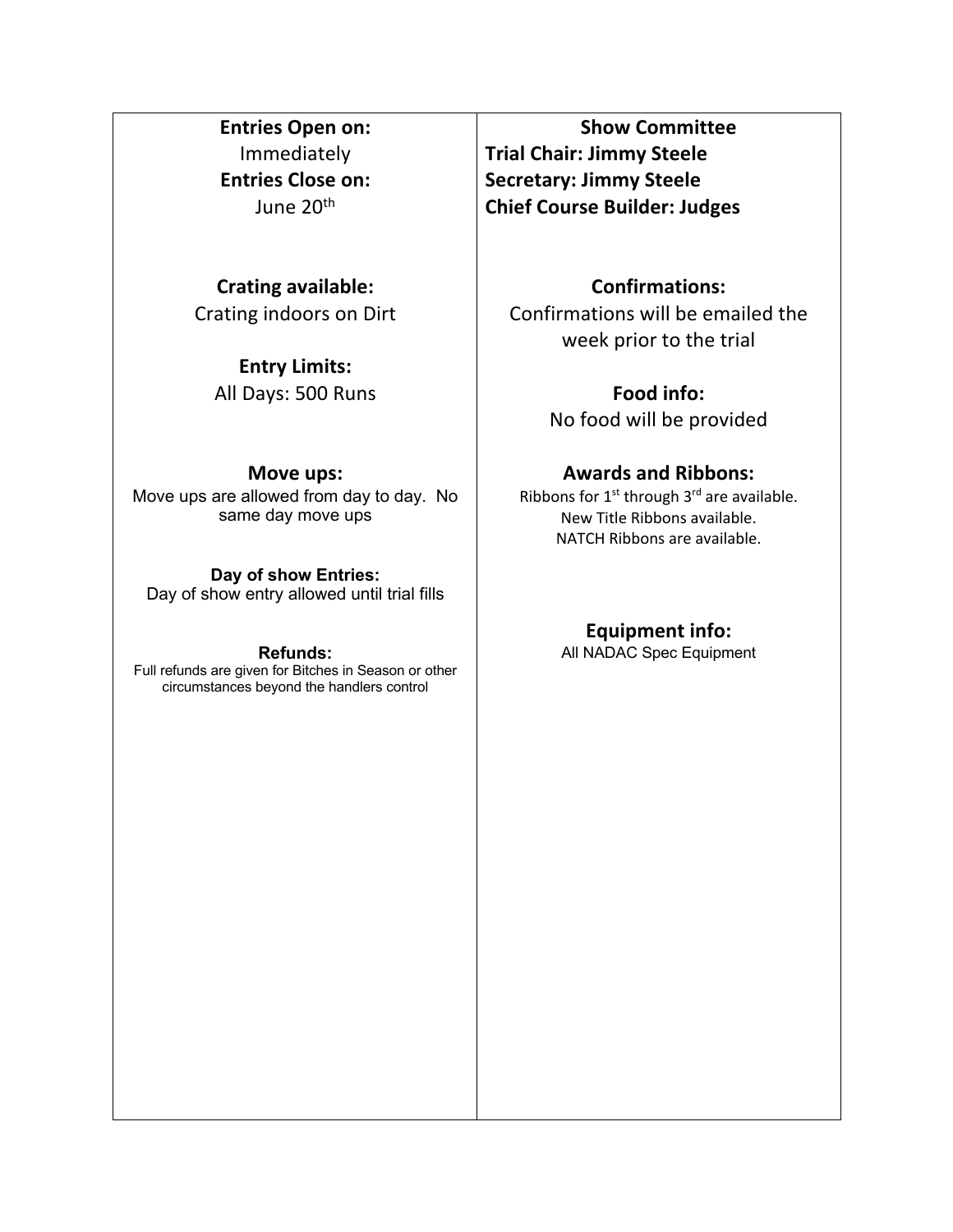### **Jump Height Info:**

#### MEASURING

Measurement forms may be obtained at http://nadac.com/Application-for-Permanent-Height-Card.htm

**Dogs which require measuring:**

Dogs in the Proficient Category, Novice, Open or Elite jumping 4", 8", 12" or 16"

#### **Dogs which do not need to be measured:**

Dogs jumping 16" in the Veteran or Junior Handler Division Dogs jumping 20" Dogs in the Skilled Category Dogs with a permanent height card Dogs listed on the Height Exemption List

#### **JUMP HEIGHTS**

There are four Standard Division-Proficient jump heights: 8", 12", 16", and 20". There are four Standard Division-Skilled jump heights: 4", 8", 12", and 16". There are four jump heights for the Veterans and Junior Handler divisions: 4", 8", 12", and 16". Please see the NADAC Rulebook for the full jump height table

### **Brief Summary of Rules:**

Please refer to www.nadac.com for a full explanation of all NADAC rules and up to date information.

- Please note that NADAC trials should provide a safe and fun environment for both exhibitors and their dogs.
- Aggressive dogs will not be tolerated and will be excused from the trial.
- The show committee has the right to refuse any entry. Anyone not currently in good standing with NADAC will not be allowed to enter this trial.
- Exhibitors, through submission of entry, acknowledge that they are knowledgeable of NADAC rules and regulations, and agree to abide by all rules in effect at the time of this trial.
- No entry fee will be refunded if the trial cannot open or be completed by reasons of riots, civil disturbances, fire, acts of God, public emergency, an act of a public enemy, or any other cause beyond the control of the organizing committee.
- Checks not honored by the bank do not constitute a valid entry fee. There will be a \$25.00 service charge for bank returned checks.
- Dog must be registered and have a valid registration number before entries will be accepted. http://nadac.com/afrm/dogregfrm.asp A copy of the current Exhibitors Handbook may be downloaded free from the NADAC web site: www.nadac.com
- Bitches in heat, lame, or blind dogs are ineligible for entry, as is any dog with a deformity which may cause a judge to not be able to reasonably assess the dog's ability to function and perform agility obstacles safely, and in a manner that is in the best interest, health and welfare of the dog.
- No collars, leads, food, toys, clickers, or other aids or devices shall be permitted on the course or within ten feet of the ring entrance at any time. All dogs should be on leash when not competing.
- The sponsoring clubs will not be responsible for the loss or damage to any dog exhibited, or for the possessions of any exhibitor whether the result be accident or other cause. It is distinctly understood that every dog at this event is in the care and control of his owner or handler during the entire time the dog is on the show premises.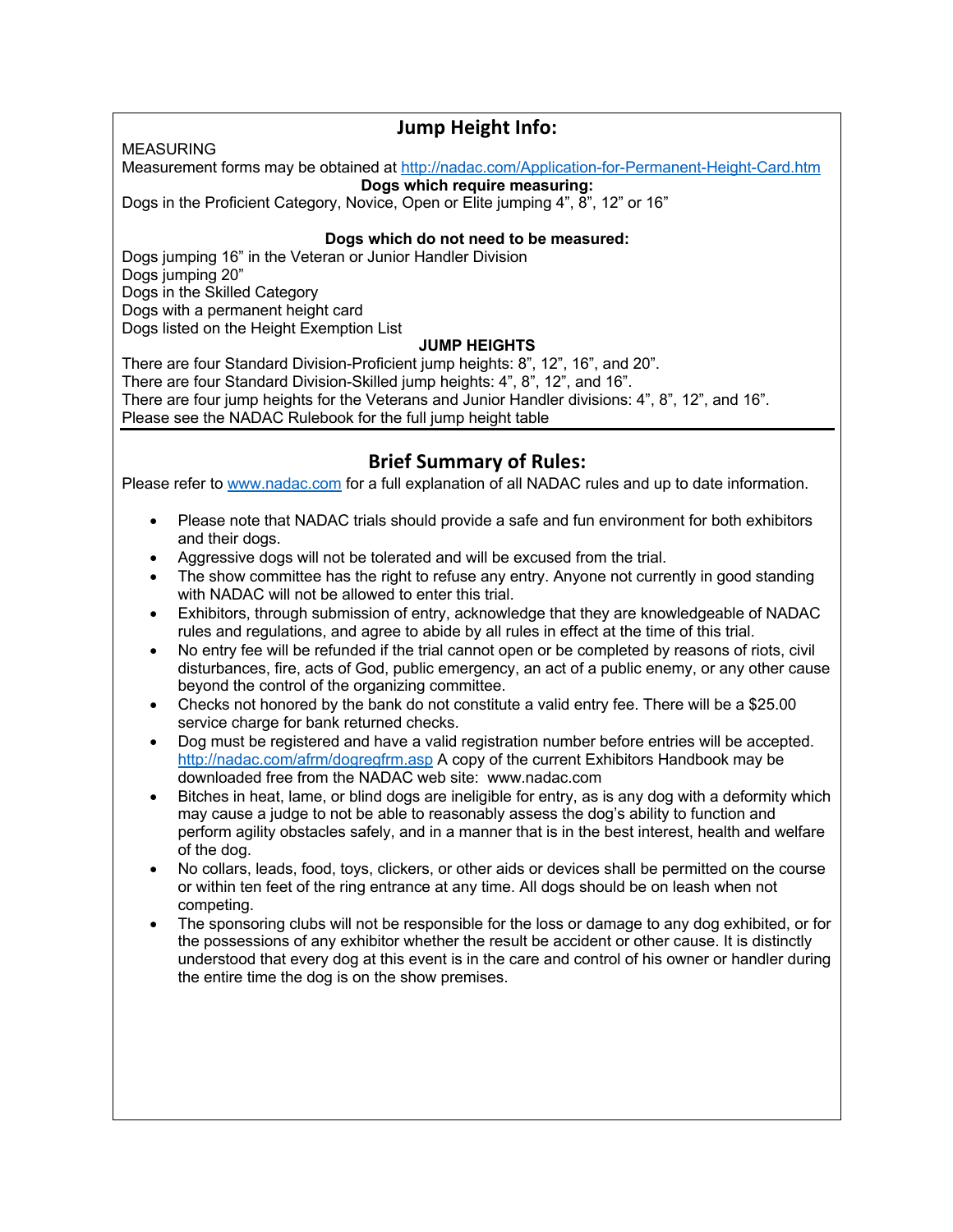### **NADAC Hosted Trial, Knoxville, MD, June 25th - 26th, 2022 Mail entries to: 4750 Kimball Rd. Ontario, OR 97914 Make Checks payable to: NADAC**

#### **Online entries available on the** *NADAC Hosted Trial* **page of the website.**

| <b>Name</b>                                               |       |               | <b>Call name</b>            |                          |                                                                                                                                         |                       |   |  |  |  |
|-----------------------------------------------------------|-------|---------------|-----------------------------|--------------------------|-----------------------------------------------------------------------------------------------------------------------------------------|-----------------------|---|--|--|--|
| <b>Address</b>                                            |       |               |                             |                          | <b>NADAC Reg #</b>                                                                                                                      |                       |   |  |  |  |
| City/State/Zip                                            |       |               | Date of Birth               |                          |                                                                                                                                         |                       |   |  |  |  |
| Phone                                                     |       |               |                             | <b>Height at Withers</b> |                                                                                                                                         |                       |   |  |  |  |
| <b>Email</b>                                              |       |               |                             | <b>Breed</b>             |                                                                                                                                         |                       |   |  |  |  |
| Handler, If not owner                                     |       |               |                             |                          |                                                                                                                                         |                       |   |  |  |  |
| <b>Emergency Contact</b>                                  |       |               |                             |                          |                                                                                                                                         |                       |   |  |  |  |
| <b>Skilled</b><br>П<br>Proficient<br>Category:<br>$\perp$ |       |               |                             |                          |                                                                                                                                         |                       |   |  |  |  |
| <b>Division: Standard</b>                                 |       |               | <b>Veteran Handler</b><br>П |                          | <b>Veteran Dog</b><br>$\Box$                                                                                                            | <b>Junior Handler</b> | П |  |  |  |
| I want my dog to jump:                                    |       |               | 4"<br>8"<br>П               | 12″ □<br>$\Box$          | $16''$ $\Box$                                                                                                                           | 20" □                 |   |  |  |  |
| <b>Class</b>                                              |       |               | Level                       |                          | Day                                                                                                                                     |                       |   |  |  |  |
|                                                           | Intro | <b>Novice</b> | Open                        | <b>Elite</b>             | Saturday                                                                                                                                | Sunday                |   |  |  |  |
| Regular                                                   |       |               |                             | $\mathbf{L}$             | $Rd1$ $\Box$                                                                                                                            | Rd1                   |   |  |  |  |
|                                                           |       |               |                             |                          | Rd2                                                                                                                                     | $Rd2 \Box$            |   |  |  |  |
| <b>Chances</b>                                            | ┐     |               |                             |                          |                                                                                                                                         |                       |   |  |  |  |
|                                                           |       |               |                             | П                        | Rd 1                                                                                                                                    | Rd 1                  |   |  |  |  |
| <b>Jumpers</b>                                            |       | П             | П                           | П                        | Rd 1                                                                                                                                    | Rd1                   |   |  |  |  |
| Touch n                                                   |       |               |                             | П                        | Rd1                                                                                                                                     |                       |   |  |  |  |
| Go                                                        |       |               |                             |                          |                                                                                                                                         |                       |   |  |  |  |
| <b>Tunnelers</b>                                          |       |               | П                           | П                        |                                                                                                                                         | Rd1                   |   |  |  |  |
| <b>Weavers</b>                                            | - 1   |               | $\mathcal{L}_{\mathcal{A}}$ | n.                       | Rd1                                                                                                                                     |                       |   |  |  |  |
| <b>Gamblers</b>                                           |       |               |                             |                          |                                                                                                                                         | Rd1                   |   |  |  |  |
| <b>Grounders</b>                                          |       |               |                             |                          | Rd 1<br>In consideration of the acceptance of this entry, I/we certify that I/we have knowledge of, and are familiar with, and agree to |                       |   |  |  |  |

## **Run Pricing info** \$10.00 per run

Junior Handler: \$5 per run

Please bring a completed/signed entry form with you to the trial.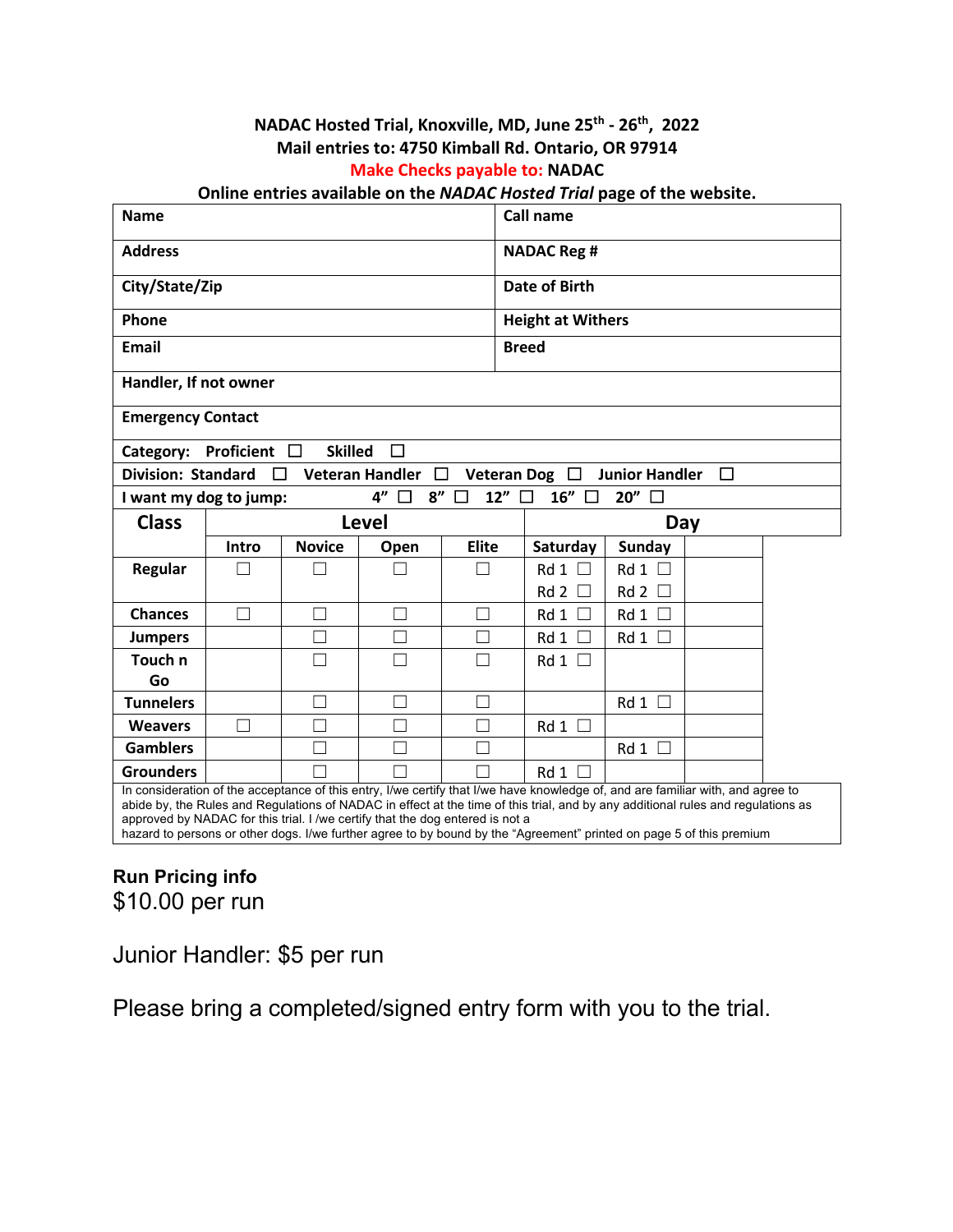#### **AGREEMENT**

The person who signs this agreement represents that he/she is authorized to enter into this agreement on behalf of both exhibitor and the owner of entered dog. In consideration

of acceptance of this entry:

1.1. As used here "NADAC" means the North American Dog Agility Council, LLC., its members, officers, directors, employees, show chairs, show committees and agents.

1.2. Exhibitor/owner agree to abide by the rules and regulations of NADAC and any other rules and regulations appearing in the premium for this event.

1.3. Exhibitor/owner certify that the entered dog is not a hazard to persons, dogs or property and that the entered dog's rabies vaccination is current in accordance

with the requirement of the state in which

the dog resides.

1.4. Exhibitor/owner acknowledge all hazards presented by the event and the event premises, including, but not limited to, the condition of the surface, restrooms, security measures or lack of, electrical appliances, fittings, show rings, parking areas and the presence of unfamiliar animals and people; exhibitor and owner assume the risk of any harm arising from these.

1.5. Exhibitor/owner releases NADAC (including its respective officers, directors, employees, and members), NADAC (including its officers, directors, members, and event organizing

committee), and Boulder City Parks and Rec (including its officers, agents, and employees) and will defend them and hold them harmless from all present and future loss, injury, damage, claims, demands and liabilities involving the entered dog, the event or event premises. Without limiting the generality of the foregoing hold harmless provisions, exhibitor/owner hereby specifically assumes sole responsibility for and agrees to indemnify and save the aforementioned parties harmless from any and all loss and expenses (including legal fees) by reason of the liability imposed by law upon any of the aforementioned parties for damages because of bodily injuries, including death, at any time in consequence of my (our) participation in this event, howsoever such injury or death may be caused and whether or not the same may have been caused or may have been alleged to have been caused by negligence of the aforementioned parties or any of their employees or agents or any other persons

**Owner/Exhibitor: \_\_\_\_\_\_\_\_\_\_\_\_\_\_\_\_\_\_\_\_\_\_\_\_Date\_\_\_\_\_\_\_\_\_\_\_\_\_\_\_\_\_\_\_\_\_\_\_\_\_\_\_\_\_\_\_\_\_\_**

Parent or Legal Guardian of Junior Handler